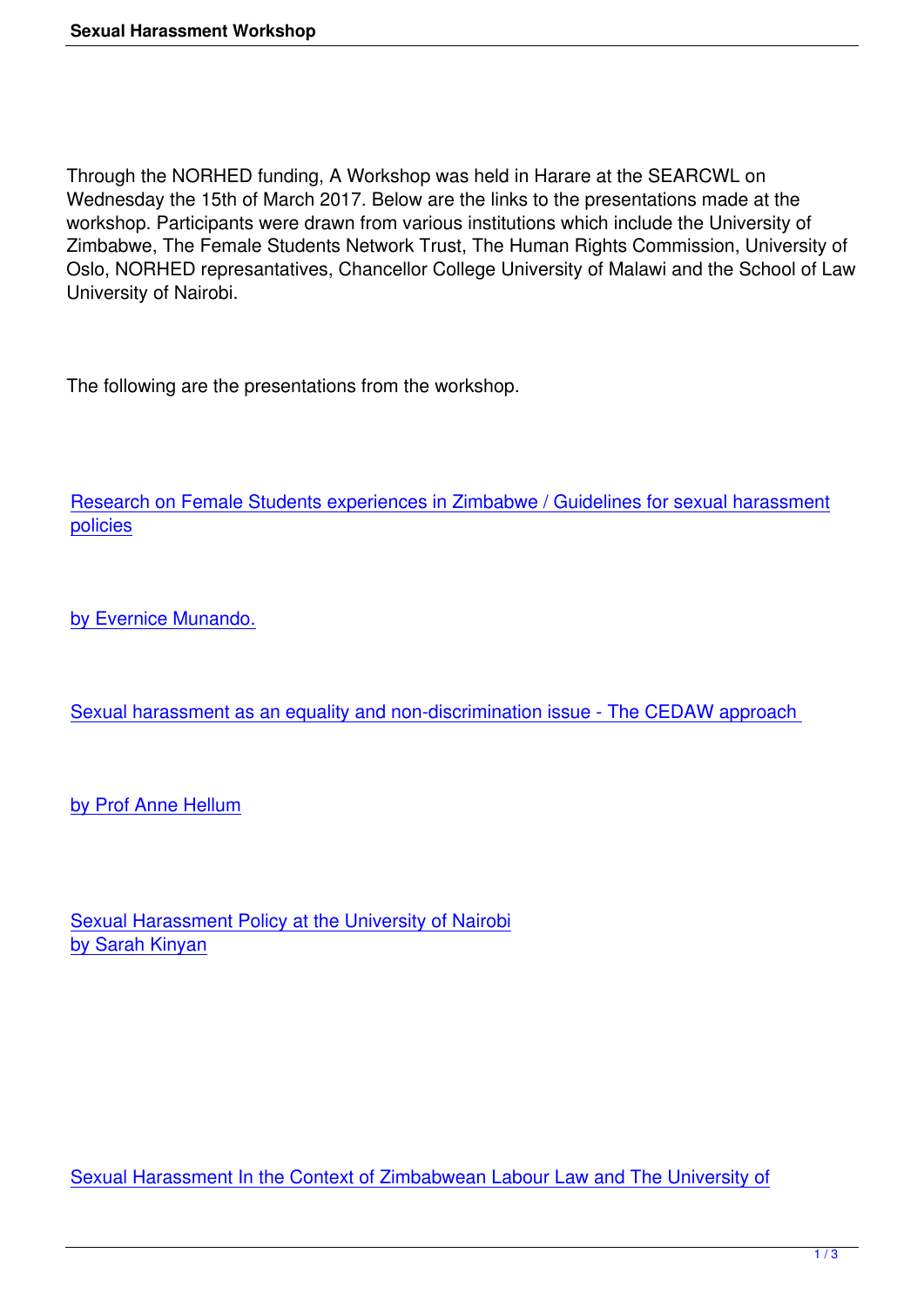[by Rodgers Matsikidze](downloads/UZ_Presentation.pdf)

Sexual Harassment in Universities and Workplaces in Malawi by Dr Ngeyi Ruth **Kanyongolo** 

Perspectives on Sexual Harassment Laws and Policies in the Southern African Development Community (S

By Makanatsa Makonese

Additional links to Sexual Harrasment

- General reccommendation adopted by the committee on the elimination of discrimination against women ; 11th session (1992); General Reccommendation No 19 : Violence against Women

- [Female Students Network Trust \(FSNT\) Sexual Harassment Policy Guideline](downloads/INT_CEDAW_19.pdf)